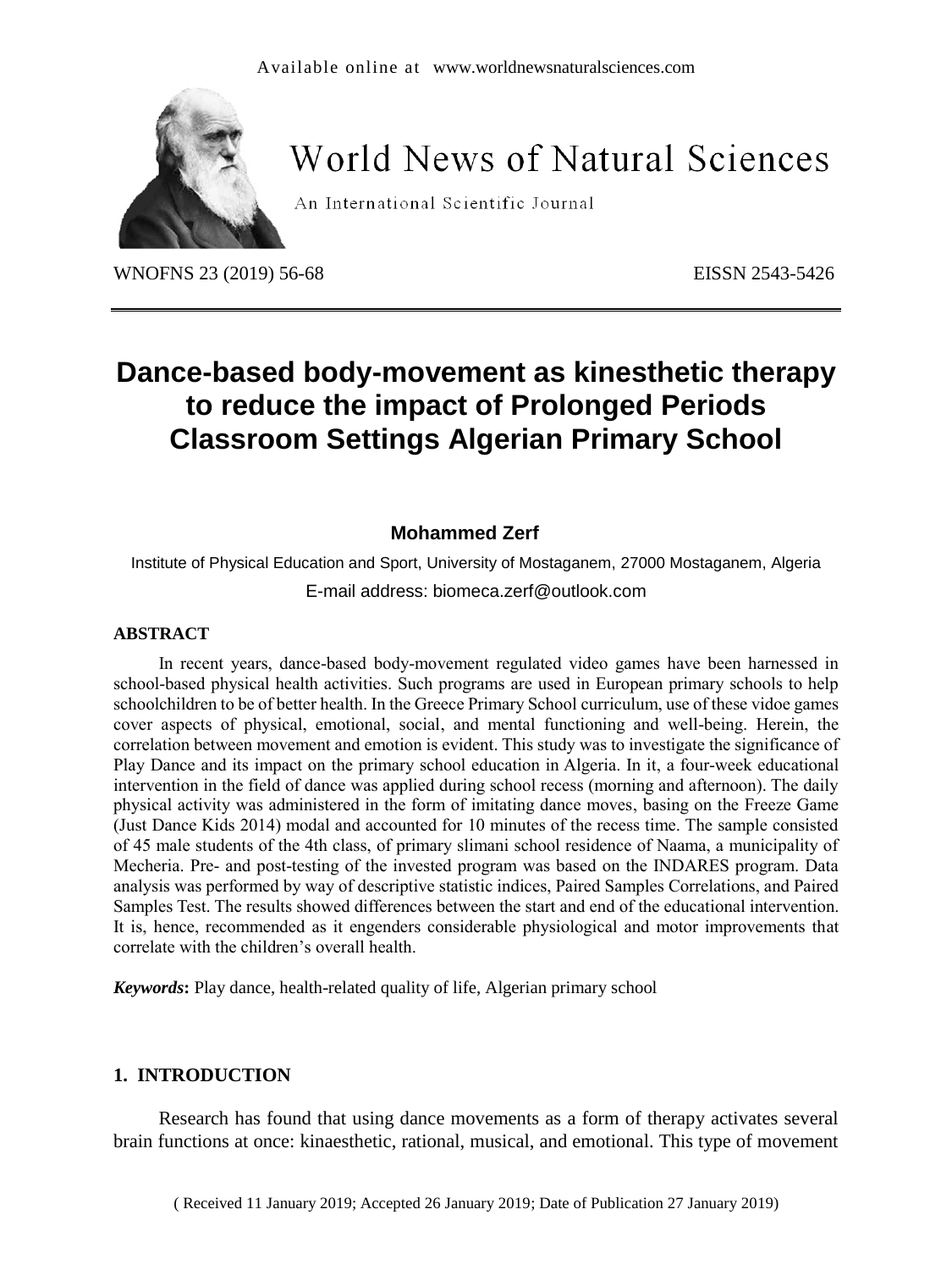requires mental, physical, and emotional strength to work simultaneously (Verghese *et al*., 2003).

Admitted by experts through the healthy development of self-image, body appreciation, self-esteem, and self-control (Karff, 1969; Joyce, 1980; Hanna, 1988; Adshead *et al*., 1998; Stinson, 1998). Acknowledgements to its outcomes definite as an exceptional body's movement activity feelings, emotions with satisfactory motor skills (Sanderson, 2001). Look at essential keys for the development of behavioural self-control (Hanna, 1988; Stinson, 1998), communicate ideas and the interpretation of sensory figuratively to body movement forms (Dimondstein, 1971). Regarding that dance is more uplifting and enjoyable than other types of exercise, where many countries included it as a particular component of the physical education curriculum in primary school. Appreciated by dance as "the psychotherapeutic use of movement as a process, which furthers the emotional, social, cognitive, and physical integration of the individual, such as a universal approach to developing body movement, expressiveness, and creativity (Stinson, 1988; Bergmann, 1995; Miller, 2007; House, Éireann, Foster and Cliath, 2009).

Known by Medical research, sports medicine and training, through Dance-based bodymovement controlled video games, customary by Exergaming that were adjusted for employment as model-based physical activity health promotion programs for all ages and social categories. Support as knowledge of social-cultural patrimony movement art of nation expression (Bergmann, 1995; Gilbert, 2015). Livelihood in the case of this study as an excellent model based school-physical exercise that can align the body, reorganise the central nervous system, develop focus and concentration, enhance social skills, and release stress (Gilbert, 2015). Revealed by several data as positive disciplines classrooms in the benefits of dance school-based physical activity health promotion programs (Dimondstein, 1974; Best, 1985; Mac Donald, 1991; Davis, 1995; Gilbert *et al*., 2006; Swindlehurst and Chapman, 2008; Gilbert, 2015). Suggesting the professionals in this topic to quantified their research through the Creative Dance (Lobo and Winsler, 2006; Lykesas and Zachopoulou, 2006; Quin, Frazer, and Redding, 2007; Tyrovola, 2012; Savrami, 2012; Bungay and Vella-Burrows, 2013; Tsompanaki, 2014).

From this evidences, this study was carried out to explore the impact of play Dance on school setting admitted in Algerian educational sectors as sedentary immobile time. Indexed in similarities as a risk factor of obesity allied with the decline of physical/psychological health and social well-being (Zhao and Badler, 2001; Mooney, 2006; Lykesas *et al*., 2018). Support by this study via the integration of play-dance as based school physical activity. Affirmed by the Laban Theory of Movement Analysis (Laban, 1975) as indispensable activities for primary school setting of physical education (Tyrovola, 1989; Kraus *et al*., 1991; Lachapelle, Murray, and Neim, 2003; Koutsouba, 2004; Pedagogical Institute, 2011). Topic rehearsal in developed country at deference educational sectors, primary, middle school, secondary school, and universities (Barmpousi, 2004; Gkousdova and Koutsouba, 2006; Lai Keun and Hunt, 2006; Tyrovola and Koutsouba, 2007).

Support in the case of Primary School as a form of activity-based physical movement (Stinson, 1988; Lykesas *et al*., 2009, 2014). Confirmed by Bergmann (1995), as an easy method to teach at elementary schools (Bergmann, 1995). Candidates by Ireland as based school curriculum (Irish National Teachers' Organization, 2009), applied at schools in the United States (Baltimore County Public Schools, 2012), Taiwan (Wu *et al*., 2012), and Greece (Savrami, 2012; Tsompanaki, 2014). Advances through their practical tendencies, according to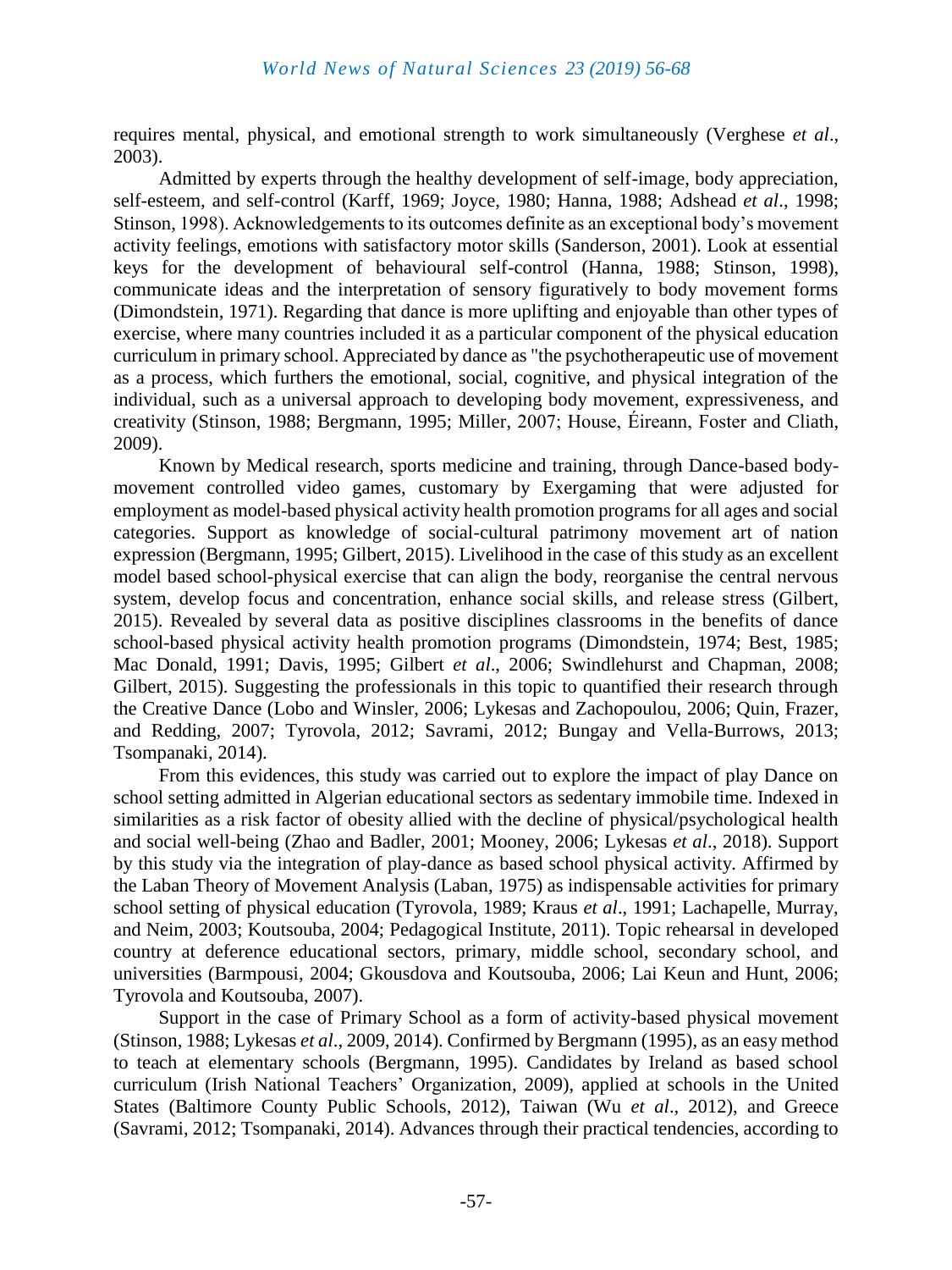(Ward, 1974; Sherborne, 1990; Stinson, 1998; Swindlehurst and Chapman, 2008). Report by Davis (1995) through motor skills, cooperation, leadership, and a supportive environment. Advocate by Best (2005) thus physical, mental, and emotional advantages. Confirm by Mac Donald (1991) via social development. Estimated by Finally, Lykesas and Zachopoulou (2006) through motivation for the increased contribution of primary school scholars' developmental movement (Hackney, 2003; Bloom, 2006; Gilbert *et al*., 2006; Billingham, 2009; Shusterman, 2012; Gilbert, 2015). In particularity upper/lower body, right/left side, head/tail, cross-lateral, breathing, tactile, core-distal/spine, vestibular movements (Hackney, 2003; Gilbert, 2015). Specified by Laban's theory of Human Movement Analysis above eight movement fundamentals (Guest, 1977; Groff, 1995; Hackney, 2003; Billingham, 2009; Theocharidou, 2017). Accounted by Rudolf Laban's through fifteen dance concepts (Body: parts, shapes, relationships, balance; Space: place, size, level, direction, pathway, focus; Time: speed, rhythm, duration; Force/Dynamics: energy, weight, flow).

However, success in our educational system lies in reducing time spent on physical education to increase academic performance. Issued by the World Health Organization (WHO) via the consequences of inactive practices (WHOQOL Group, 1998). Reported by Dalkey and Rourke (1973) via the well-being and happiness, shown by Pavot and Dienar (1991) through feeling of life satisfaction, economic, social, psychological, medical (Yfantopoulos, 2001, 2007; Petraki and Koutsouba, 2013; Theocharidou, 2017; Venetsianou and Koutsouba, 2017; Lykesas *et al*., 2018) and individual perceptions, according to (Ikonomou *et al*., 2001; Cummins, 2005).

Sited as charges daily active lifestyle to improve physical, psychological, and people wellbeing (Chodzko-Zajko, 2005), established by similarities as aims of benefits "Health-Related Quality of Life" (Chen *et al*., 2005). Recorded by (Mooney, 2006) through the requirement of physical and psychological health and social well-being. Suggested by Kaplan and Bush (1982), as challenges physical volumes for a healthy mental status, affirmed by (Theodoropoulou *et al*., 2012; Ware *et al*., 1998; Vidalis *et al*., 2002; Kidscreen Group Europe, 2006) in the interests of children involving in 30 minutes of moderate-intensity physical activity at least 5 days per week.

### **2. MATERIALS AND METHODS**

The study follows the experimental method, using the program and pre-test and post-test results of the corresponding sample. To conduct tests, we included a warm-up at lasting 10 minutes. After that, we explain to schoolchildren the ideal execution of the motor tests (including one trial run) and reports their results within the record-keeping sheet. For motivation aspects, we explain to our nominees the advantages of physical fitness in relationships with health and their well-being.

### **2. 1. Subjects**

The sample consisted of 45 male scholars' 4'-class primary slimani school residence of Naama municipality of Mecheria., aged 10 to 11 years old and sex male. After the adored with their teachers and administration, we have applied our intervention, which was programmed the month of May school years 2017–2018.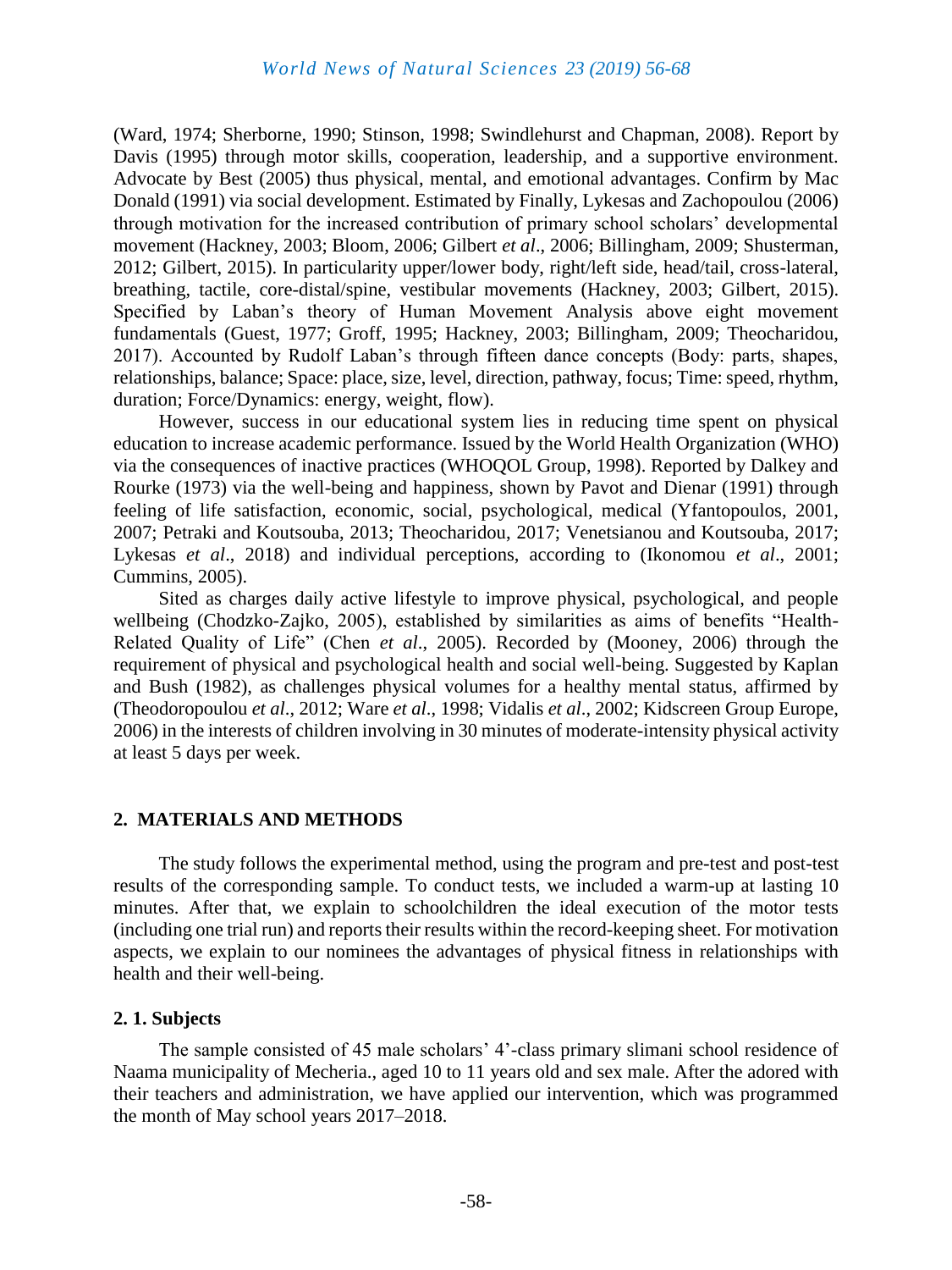# **2. 2. Intervention**

For this purpose, a four-week educational intervention in the field of dance was implied during school recess (morning and afternoon). Accounted as 10 minutes physical daily activity administers in the form imitating dance moves, basing on Freeze Game (Just Dance Kids, 2014) modal (4 weeks  $\times$  20 MN per schooling day). The sample consisted of 45 male scholars' 4'class, primary slimani school residence of Naama, municipality of Mecheria. Test before and after the invested program was based on battery INDARES. The program utilises based on Freeze Game (Just Dance Kids, 2014). Report by (Hannah Brewer, Mary Renck Jalongo, 2018) as one great way to introduce children to imitating dance moves by following the video. Indicate by Gilbert (2015) within the body movement, space, time, and dynamics/force. Executed in the case of this study as a complementary program to enhance (Mosston and Ashworth, 2008; Derri and Pachta, 2007; Lykesas *et al*., 2010, 2014) teachers creativity under the instructions of Laban Theory of Movement Analysis (Lykesas, 2002; Koutsouba, 2005; Pedagogical Institute, 2006; Lykesas and Koutsouba, 2008).

# **2. 3. Measurement Instrument**

Our approach is related to studies (Kidscreen Group Europe, 2006; Ravens- Siebereretal, 1998; Τountas and Τsiantis, 2005; Ottova *et al*., 2012; Olweus, 2013; Theocharidou, 2017).

The participants underwent self-testing of physical fitness as a part of school-based physical education. Based on Project INDARES (International Database for Research and Educational Support) as System developed in cooperation with the Centre for Kinanthropology Research at Faculty of Physical Culture of Palacký University in Olomouc.

The research included four motor tests:

- a) Push-ups – tested muscle strength and endurance of the upper body and upper limbs.
- b) Modified curl-ups – tested muscle strength in the area of the abdomen and torso.
- c) V-sit and reach – tested joint mobility in the area of the lower back and hamstrings.
- d) Shoulder stretch – tested joint mobility of the upper arm, especially in the shoulder joints.

# **2. 4. Statistical Analysis**

The statistical data were analyzed with the use of descriptive statistical indices (mean values and standard deviations) and Paired Samples Correlations, and Paired Samples Test at p values set at 0.05 (Thomas *et al*., 2003).

# **3. RESULTS**

Our sample consisted of 45 male scholars' 4'-class primary slimani school residence of Naama municipality of Mecheria.

Our results **Table 1** confirmed that dance recess provides physical, psychological, and social benefits. Admitted in this study as messing strategy adopted by the majority of developing countries during physical education classes or outdoors sports practices, especially in our primary schools, because of its positive collegiate opportunities looks to their followers. Revealed in the present study by the significance of paired sample test strongly correlate with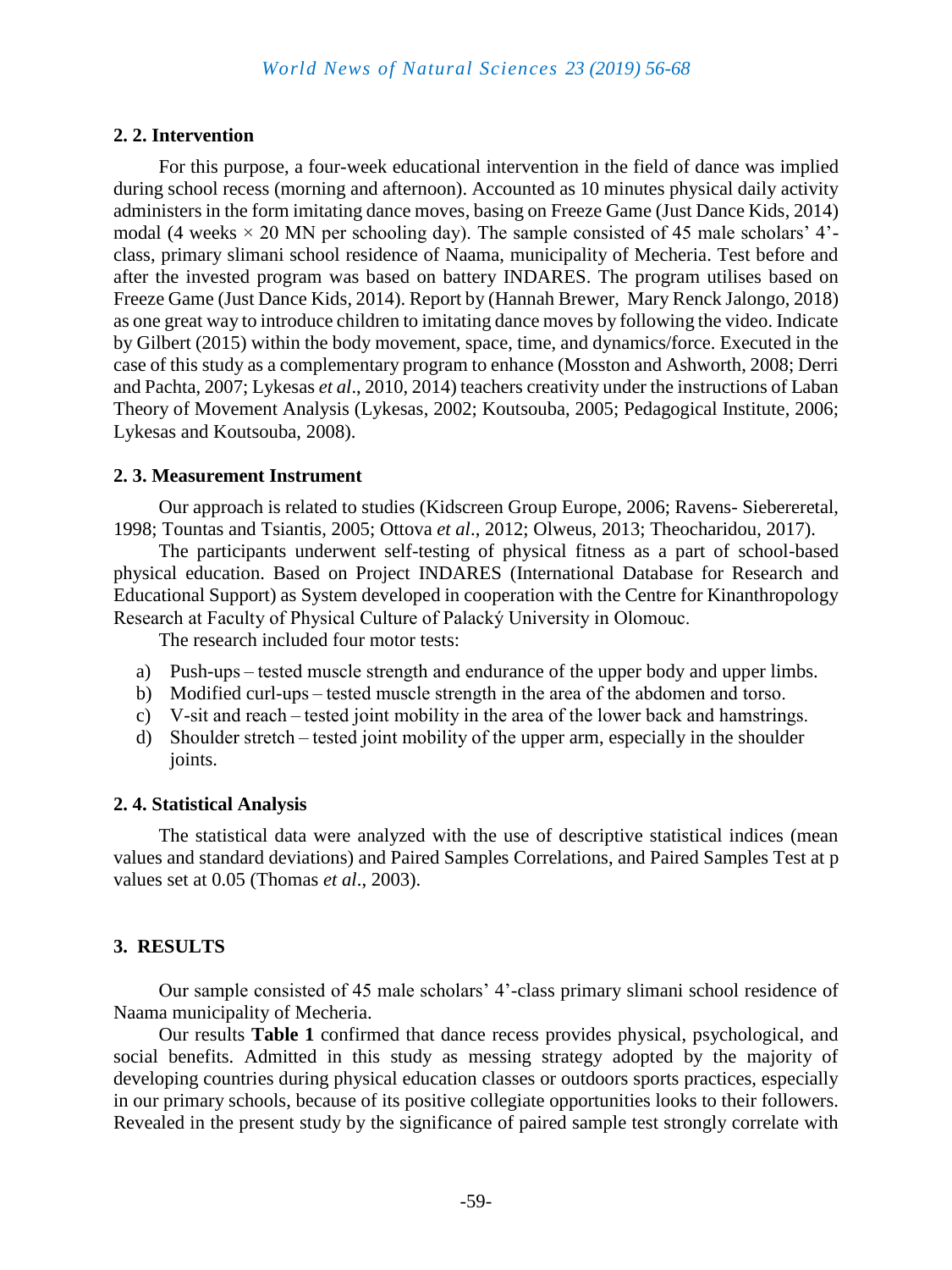lower body content and muscle power, as well as cardiovascular health fitness improvements in the benefits of post-test.

| $N = 45$         |           | Mean  | S.D. |  |
|------------------|-----------|-------|------|--|
| <b>BMI</b>       | Pre-test  | 21.39 | 1.76 |  |
|                  | Post-test | 19.43 | 1.88 |  |
| Push-ups         | Pre-test  | 8.85  | 2.22 |  |
|                  | Post-test | 10.92 | 2.27 |  |
| Curl-ups         | Pre-test  | 29.43 | 2.01 |  |
|                  | Post-test | 31.65 | 1.63 |  |
| V-sit and reach  | Pre-test  | 3.23  | 0.62 |  |
|                  | Post-test | 5.46  | 0.66 |  |
| Shoulder stretch | Pre-test  | 14.76 | 0.85 |  |
|                  | Post-test | 11.74 | 0.82 |  |

**Table 1.** Shows the pre-test and post-test measurements

**Table 2**. Shows the Paired Samples Test pre-test Vs post-test measurements

|                  |                      | Mean    | S.D. |         | DF | P < 0.05 |
|------------------|----------------------|---------|------|---------|----|----------|
| BMI              | Pre-test & Post-test | 1.96    | 0.81 | 8.44    | 44 | 0.000    |
| Push-ups         | Pre-test & Post-test | $-2.06$ | 0.72 | $-7.31$ | 44 | 0.000    |
| Curl-ups         | Pre-test & Post-test | $-2.22$ | 1.95 | $-7.63$ | 44 | 0.000    |
| V-sit and reach  | Pre-test & Post-test | $-2.25$ | 0.88 | $-8.48$ | 44 | 0.000    |
| Shoulder stretch | Pre-test & Post-test | 3.03    | 0.91 | 6.65    | 44 | 0.000    |

Shows via the correlation set in **Table 3**: Interpret in this study as the potential exchange between sample performance before and after dance program that decreases body max index and increases, strength, coordination, agility, balance, endurance and timing.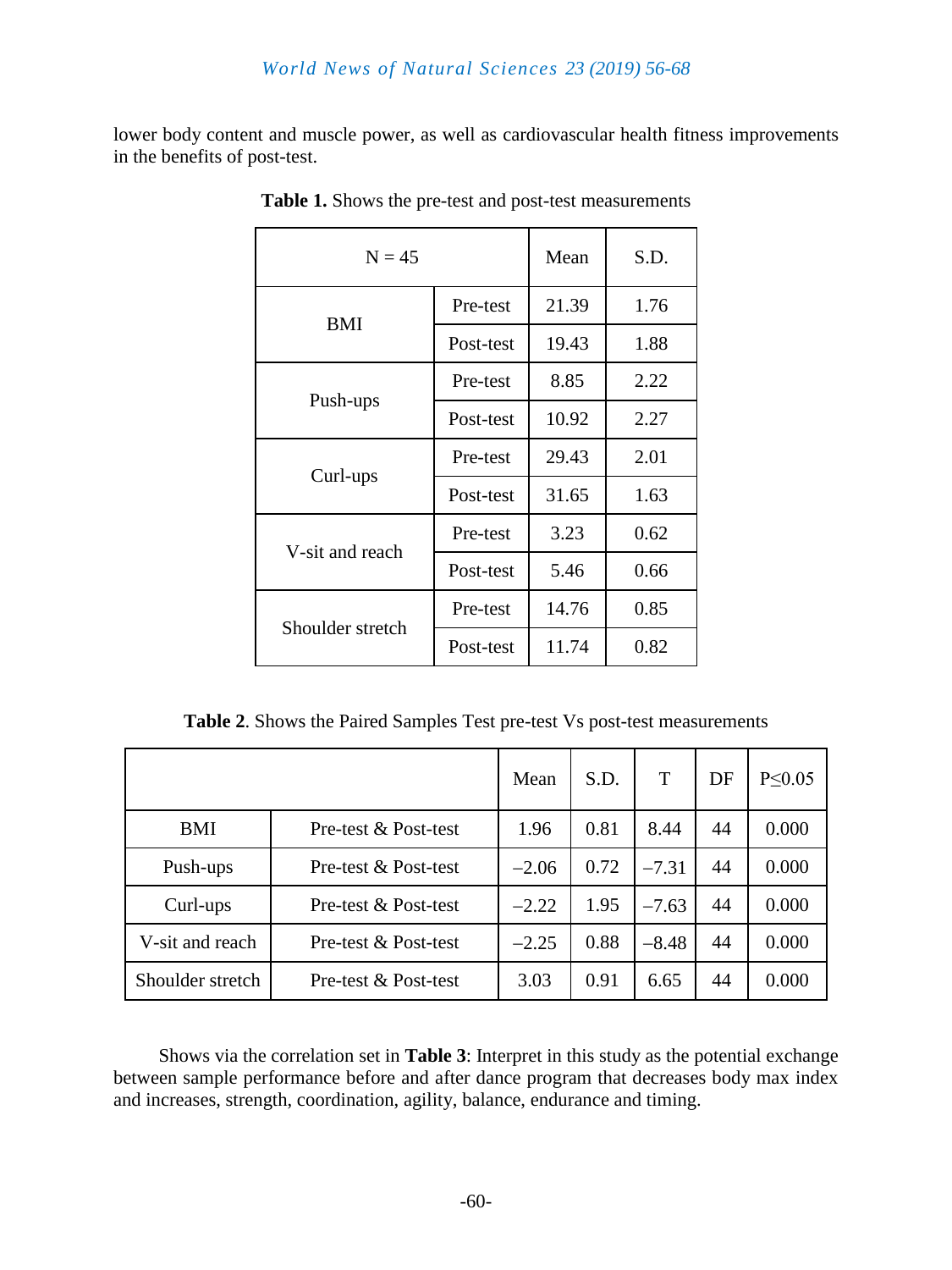#### *World News of Natural Sciences 23 (2019) 56-68*

| $N = 45$         |                      | Correlation | $P \leq 0.05$ |
|------------------|----------------------|-------------|---------------|
| <b>BMI</b>       | Pre-test & Post-test | 0.98        | 0.000         |
| Push-ups         | Pre-test & Post-test | 0.91        | 0.000         |
| Curl-ups         | Pre-test & Post-test | 0.45        | 0.003         |
| V-sit and reach  | Pre-test & Post-test | 0.96        | 0.000         |
| Shoulder stretch | Pre-test & Post-test | 0.95        | 0.000         |

**Table 3.** Shows the Paired Samples Correlations

#### **4. DISCUSSION**

From the above, our findings confirmed that play dance Based-School is a psychotherapeutic movement of sedentary time support by dance as beneficial practice to enhance child, emotional, and motor functions of the body. Admitted by the results of the battery test in the benefits of post-test. Established by Quin, Frazer, and Redding (2007) due to the facts that dance is harmonious with emotional benefits. Explained by Karff's findings (1969) in play Dance and their correlation between movement and emotion. Reports by Joyce (1980) and Gilbert (2015) as guidance particles to highlight the emotional and cognitive challenges. Shown by Zachariadou, Douka, and Alexandris (2012) and Zisi *et al*., (2014) as helpful Health-Related Quality of Life intervention in elderly children engaging into Greek traditional dance programs. Accounts through this study as confirmed Based-School Health-Related Quality of Life. Confirmed by Lai Keun and Hunt (2006) through Dance stimulates as fundamentally bodily/kinesthetic intelligence that must be fulfilled during first-graders primary school tutoring program. Reached by Lobo and Winsler (2006) and Lykesas, Tsapakidou, and Tsopmanaki (2014) through the design and organisation investigated within Dance program that their aims at primary school students to improve basic kinaesthetic skills, overall motor behaviour, social skills, reduction of aggressive behaviour, integration of children in society (Sanderson, 1988). Supplementary to emotions developments including the improvements in motor skills, according to Koutsouba (2000, 2007) and Tyrovola (2012).

From the above, our investigation confirmed the procedure adopted by the United States and New Zealand, which made dance as physical education curricula. Approved in this study as a complementary program for stimulating children daily lifestyle, including physical health and activate fitness routine daily life. Exposed in this study by the significance of Paired Samples Correlations, and Paired Samples Test (**Tables 2** and **3**). Allowed based on the efficacy of video games that consolidate exercise and body movement as play part of the game, which could promote physical activity by making it more engaging. Reported in this study as an intervention that encourages interactive mental and physical exercise resulted in healthier cognitive performance reports by investigations regarding exergaming benefits about mental and aerobic activity related to cognitive growth.

Our outcomes via this study are to emphasise our teachers to integrate the active video games that stimulate greater physical activity during gameplay by challenging players' body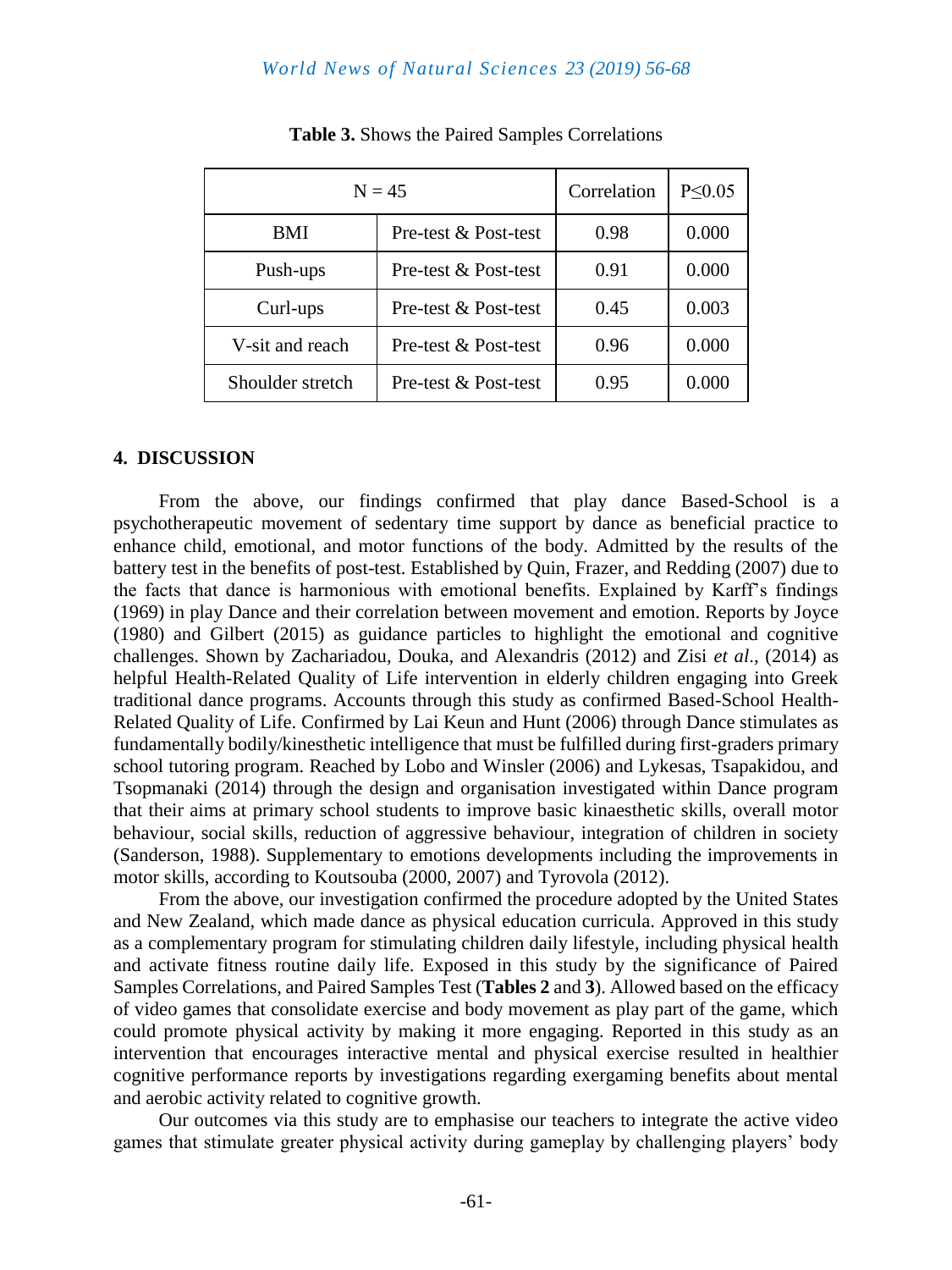movement to cooperate with the games that have the potential to promote physical activity, improve balance, and function in a certain status. Considered through this study as beneficial additional dance programs for 20 minutes daily, school-based activity reserving to children health-related to fitness and well-being.

Support by the validity of INDARES battery test (International Database for Research and Educational Support) in the knowledge of well-known intensifications, regarding physical qualities, speed, balance, muscle mass, heart rate, oxygen consumption, and energy expenditure. Suggest our institutional policy health or education to encourage children to perform a necessary level of physical fitness and to add or maintain physical activity in their lifestyle. From this logic, we agree the used of our approach to imply this physical component in physical education Algerian primary curricula classrooms as well as benefits children daily active lifestyle.

#### **5. CONCLUSIONS**

Our outcomes confirmed that Dance is "the psychotherapeutic use of movement as a process which furthers the emotional, social, cognitive, and physical integration of the individual. Demonstrated by our approach as effective method that increases time physical activities without restricting the time of physical education lessons or academic daily sections. Requiring our health care and educational system to adopt this approach to secure the demands of our children grow under the impact of Prolonged Periods Classroom Settings support by Algerian studies as sedentary time consequence of further health risk. Affirmed by the present as habits easy practice for our primary teachers to implement those strategies to intensify learners' performance and encourages them to achieve prosperous motor, cognitive, and social learning (Derri and Pachta, 2007). Indicted in similarities as fundamentally bodily/kinesthetic intelligence that must be fulfilled during first-graders primary school tutoring program.

#### **Acknowledgement**

According to the study outcomes, it is evident that play Dance as a supplementary program has a beneficial influence on the primary school students mainly through health, physical performance and well-being. Pointed through this study as guidance for Algerian primary teachers to implement those policies to intensify learners' performance and help them to achieve prosperous motor, cognitive, and social learning.

#### **References**

- [1] Adshead, J., Hodgens, P., Briginshaw, V., and Huxley, M. (2007). Dance analysis: Theory and practice. (Greek trans: V. Tyrovola & M. Koutsouba). Athens, Greece: Pasxalidis Publications.
- [2] Baltimore County Public Schools. (2015). Office of dance education. Retrieved March 2, 2017, from https://www.bcps.org/offices/dance/curriculum-programs.html
- [3] Barmpousi, V. (2014). The art of dance in Greece in the 20th century. Athens, Greece: Gutenberg.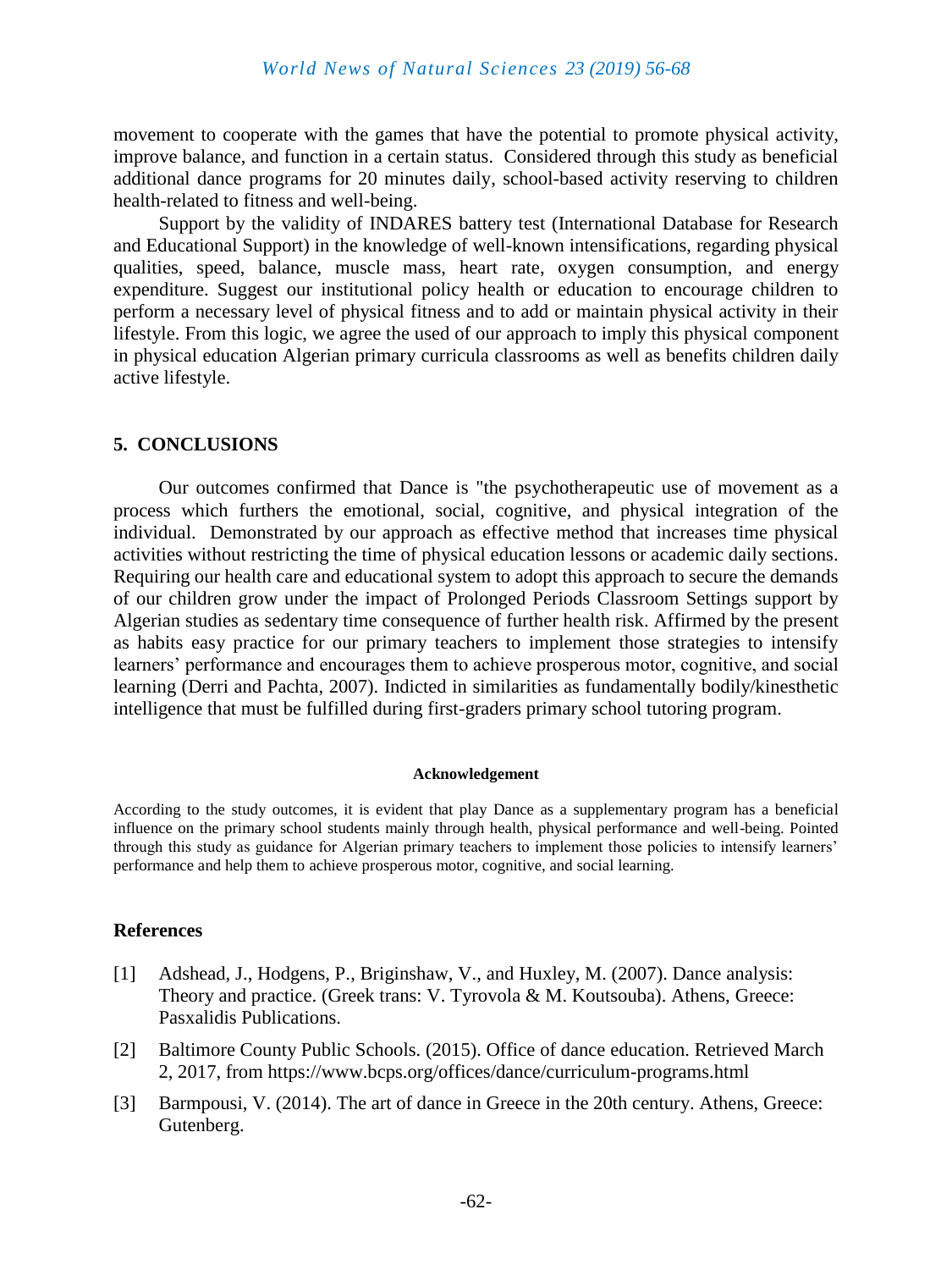- [4] Bergmann, S. (1995). Creative dance in the education curriculum: Justifying the unambiguous. *Canadian Journal of Education / Revue canadienne de l'education,* 20(2), 156-165.
- [5] Best, D. (1985). Feeling and reason in the arts: The rationality of feeling. In P. Abbs (Ed.), The symbolic order: A contemporary reader on the arts debate (pp. 67–70). Philadelphia: The Falmer Press.
- [6] Billingham, L.A. (2009). The complete conductor's guide to Laban movement theory. Chicago, IL: GIA Publications. Bloom, K. (2006). The embodied self: Movement and psychoanalysis. London, UK: Karnac.
- [7] Bungay, H. and Vella-Burrows, T. (2013). The effects of participating in creative activities on the health and well-being of children and young people: A rapid review of the literature. *Perspectives in Public Health,* 133 (1), 44–52.
- [8] Chen, T.H., Li, L., and Kochen, M.M. (2005). A systematic review: How to choose appropriate health-related quality of life (HRQOL) measures in routine general practice? *Journal of Zhejiang University Science B,* 6 (9), 936–940.
- [9] Chodzko-Zajko, W.J. (2005). Psychological and sociocultural aspects of physical activity for older adults. In C.J. Jones & D.J. Rose (Eds.), Physical Activity: Instruction of Older Adults. (pp. 23–36). New Zealand: Human Kinetics.
- [10] Cummins, R.A. (2005). Moving from the quality of life concept to a theory. *Journal of Intellectual Disability Research, 49* (10), 699–706.
- [11] Dalkey, N.C. and Rourke, D.L. (1973). The Delphi procedure and rating quality of life factors. In EPA, The Quality of Life Concept. Washington, DC: Environmental Protection Agency.
- [12] Davis, J. (1995). Laban Movement Analysis: A key to individualizing children's dance. *Journal of Physical Education, Recreation & Dance,* 66 (2), 31–33.
- [13] Derri, V. and Pachta, M. (2007). Motor skills and concepts acquisition and retention: A comparison between two styles of teaching. RICYDE. *Revista Internacional de Ciencias del Deporte*, 3(9), 37-47.
- [14] Dimondstein, G. (1971). Children dance in the classroom. New York, NY: Macmillan Publishing.
- [15] Dimondstein, G. (1974). Exploring the arts with children. New York, NY: MacMillan Publishing. Gilbert, A.G. (2015). Creative dance for all ages (2nd Ed.). Champaign, IL: Human Kinetics.
- [16] Gilbert, A.G. and Rossano, A. (2006). Brain-compatible dance education. Reston, VA: National Dance Association.
- [17] Gkousdova, M. and Koutsouba, M. (2006). Presentation of Panhellenic Students Artistic Games and art forms to them. *Theatergrafies,* 14, 98–105.
- [18] Groff, E. (1995). Laban movement analysis: Charting the ineffable domain of human movement. *Journal of Physical Education, Recreation & Dance,* 66 (2), 27–30.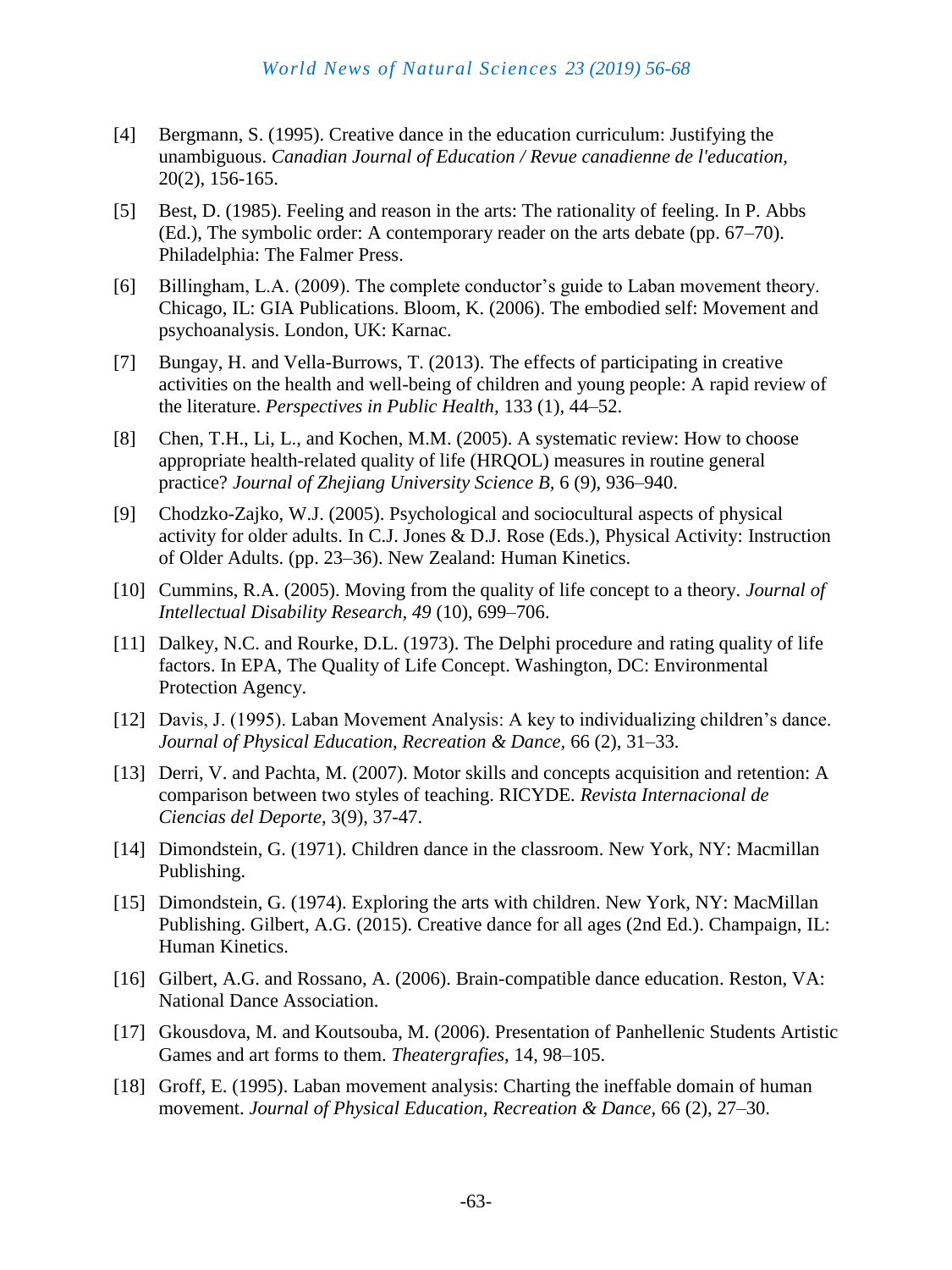- [19] Guest, A.H. (1977). Labanotation: The system of analyzing and recording movement (3rd ed.). New York, NY: Theatre Arts Books.
- [20] Hackney, P. (2003). Making connections: Total body integration through Bartenieff fundamentals. London, UK: Routledge.
- [21] Hanna, J.L. (1988). Dance and stress: Resistance, reduction, and euphoria. New York, NY: AMS Press Inc.
- [22] Ikonomou, M., Kokkoni, M., Triantafillou, E., and Christodoulou, G. (2001). Quality life and mental health. Conceptual approaches, clinical applications and evaluation. *Archives of Hellenic Medicine,* 18 (3), 239–253.
- [23] House, V., Éireann, C., Foster, Á., and Cliath, B. (2009). Creativity and the Arts in the Primary School. Discussion Document and Proceedings of the Consultative Conference on Education. Dublin, Ireland: Irish National Teachers' Organisation. Retrieved March 4, 2017, from https://www.into.ie/ROI/Publications/CreativityArtsinthePS.pdf
- [24] Joyce, M. (1980). First steps in teaching creative dance to children. Palo Alto, CA: Mayfield Publishing Company.
- [25] Kaplan, R.M. and Bush, J.W. (1982). Health-related quality of life measurement for evaluation research and policy analysis. *Health Psychology,* 1 (1), 61.
- [26] Karff, J. (1969). Dance in the urban school. *Journal of Health, Physical Education and Recreation,* 50, 43–44.
- [27] KIDSCREEN Group Europe. (2006). The KIDSCREEN Questionnaires – Quality of life questionnaires for children and adolescents. Handbook. Lengerich, Germany: Pabst Science Publishers. http://www.kidscreen.org
- [28] Koutsouba, M. (2004). The contribution of Greek traditional dance teaching in modern Greek multicultural society. In E. Avdikos, E. Loutzakis, & C. Papakostas (Eds.), Dance Singles (pp. 213–226). Athens: Ellina Grammata.
- [29] Koutsouba, M. (2005). Notation of the dance movement: The passage from history of dance history. Athens, Greece: Propompos.
- [30] Kraus, R.G., Hilsendager, S.C., and Gottschild, B.D. (1991). History of the Dance in Art and Education. Englewood Cliffs, NJ: Prentice Hall.
- [31] Laban, R. (1975). Modern educational dance. London, UK: Mac Donald and Evans.
- [32] Lachapelle, R., Murray, D., and Neim, S. (2003). Aesthetic understanding as informed experience: The role of knowledge in our art viewing experiences. *The Journal of Aesthetic Education,* 37 (3), 78–98.
- [33] Lai Keun, L. & Hunt, P. (2006). Creative dance: Singapore children's creative thinking and problem‐solving responses. *Research in Dance Education,* 7 (1), 35–65.
- [34] Lobo, Y.B. & Winsler, A. (2006). The effects of a creative dance and movement program on the social competence of head start preschoolers. *Social Development,* 15 (3), 501–519.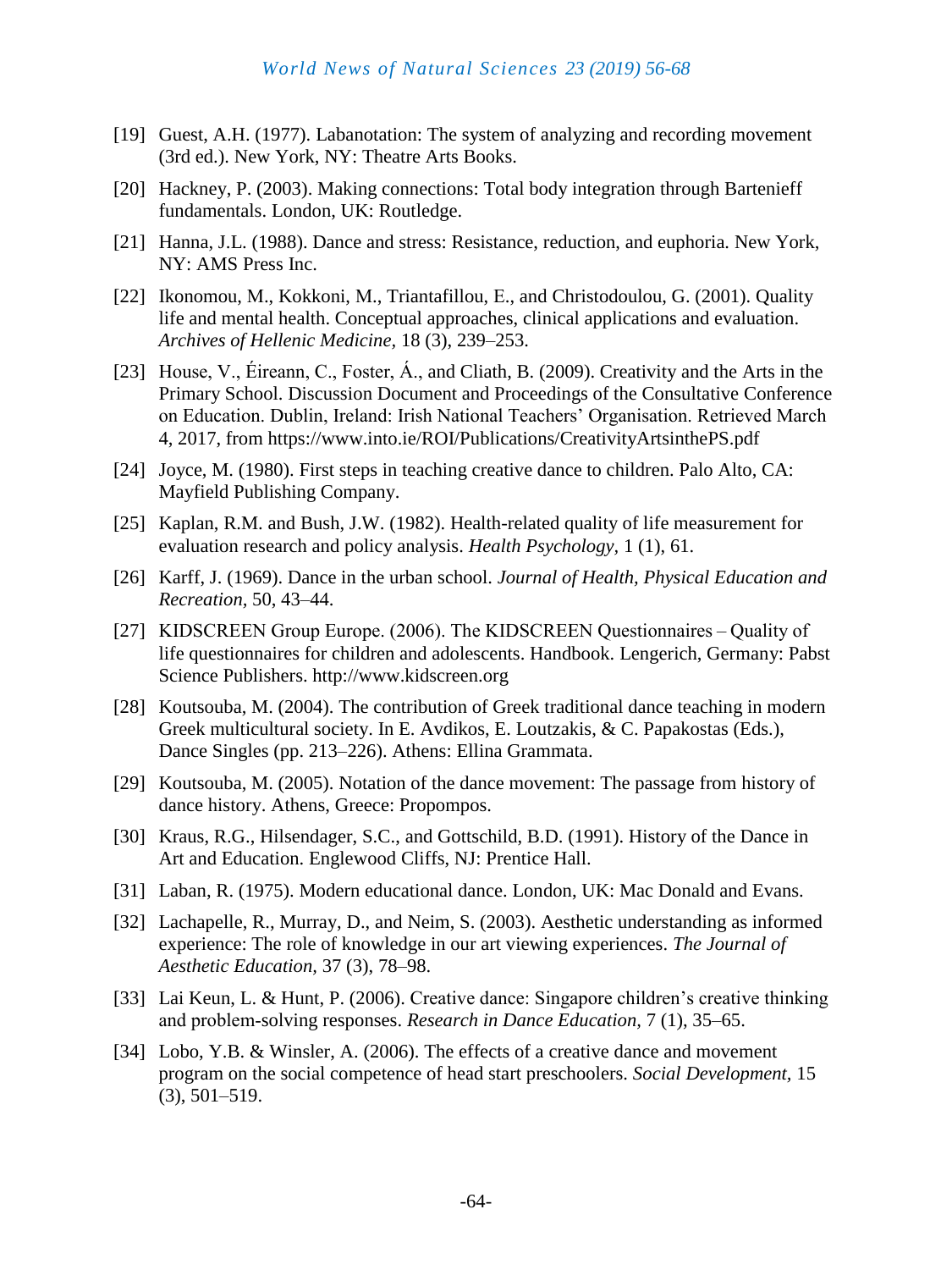- [35] Lykesas, G. (2002). The teaching process of traditional Greek dances in primary education implementing the method of music and movement education. Ph.D. Thesis, Aristotle University of Thessaloniki, Greece.
- [36] Lykesas, G. & Zachopoulou, E. (2006). Music and movement education as a form of motivation in teaching Greek traditional dances. *Perceptual and Motor Skills,* 102, 552– 562.
- [37] Lykesas, G. & Koutsouba, M. (2008). The teaching of Greek traditional dance in the school education with the adoption of creative methods of teaching. *Journal of Health and Sport Performance,* 3, 37–49.
- [38] Lykesas, G., Koutsouba, M., & Tyrovola, V. (2009). Creativity as an approach and teaching method of traditional Greek dance in secondary schools. *Studies in Physical Culture & Tourism,* 16 (2), 207-14.
- [39] Lykesas, G., Koutsouba, M., & Tyrovola, B. (2010). Comparison of teacher and childcentred methods of teaching Greek traditional dance in primary education. *International Journal of Physical Education,* 3, 25–32.
- [40] Lykesas, G., Tsapakidou, A., & Tsopmanaki, E. (2014). Creative dance as a means of growth and development of fundamental motor skills for children in first grades of primary schools in Greece. *Asian Journal of Humanities and Social Studies,* 2 (1), 211– 218.
- [41] Lykesas, G., Giosos, I., Theocharidou, O., Chatzopoulos, D., & Koutsouba, M. (2018). Τhe effect of a traditional dance program on health-related quality of life as perceived by primary school students. *Journal of Education and Training Studies,* 6 (1), 97–104.
- [42] Mac Donald, C.J. (1991). Creative dance in elementary schools: A theoretical and practical justification. *Canadian Journal of Education / Revue Canadienne de l' Education*, 16(4), 434-441.
- [43] Miller, J.P. (2007). The holistic curriculum. Toronto, Ontario, Canada: OISE Press.
- [44] Mooney, A. (2006). Quality of life: Questionnaires and questions. *Journal of Health Communication,* 11 (3), 327–341.
- [45] Mosston, M. & Ashworth, S. (1994). Teaching physical education. New York, NY: Macmillan.
- [46] Olweus, D. (2013). School bullying: Development and some important challenges. *Annual Review of Clinical Psychology,* 9, 751–780.
- [47] Ottova, V., Erhart, M., Rajmil, L., Dettenborn-Betz, L., & Ravens-Sieberer, U. (2012). Overweight and its impact on the health-related quality of life in children and adolescents: Results from the European KIDSCREEN survey. *Quality of Life Research,* 21 (1), 59–69.
- [48] Pavot, W. & Diener, E. (1991). A manual for the satisfaction with life scale. Urbana, IL: University of Illinois.
- [49] Pedagogical Institute. (2006). Physical education in primary school and curriculum: Book of teacher. Athens: Greek Ministry of Education and Religious Affairs.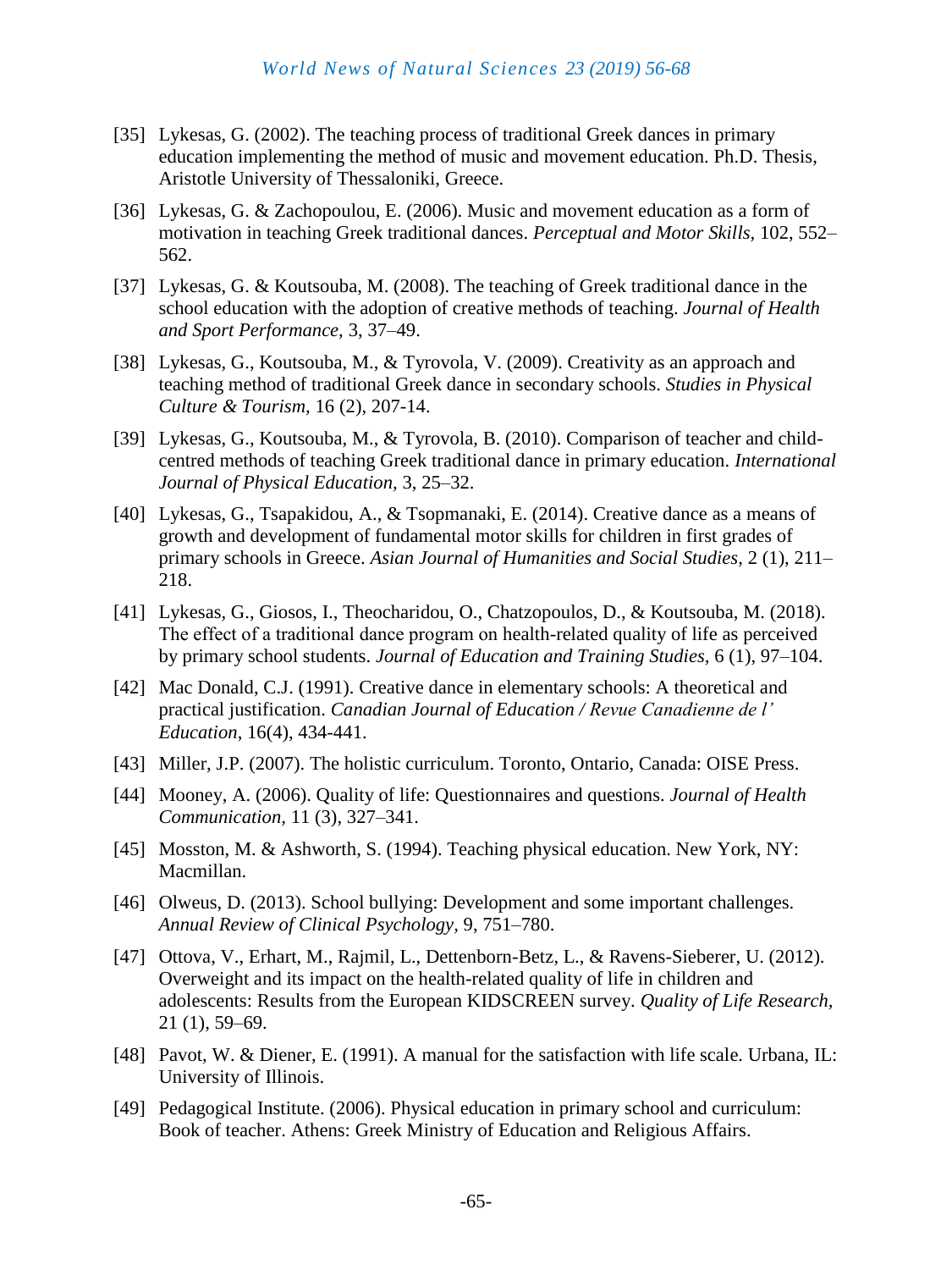- [50] Petraki, Β. & Koutsouba, Μ. (2013). Greek traditional dance as a medium promoting the positive psychology of the individual: Study review. In Proceedings of the 31st World Congress on Dance Research (pp. 1–26). Retrieved June 15, 2017, from https://docs.google.com/file/d/0B\_79atJAGDeaaUgwMERPZWhHOWM dit?pli=1
- [51] Quin, E., Frazer, L., & Redding, E. (2007). The health benefits of creative dance: Improving children's physical and psychological wellbeing. *Education and Health,* 25 (2), 31–33.
- [52] Ravens-Sieberer, U. & Bullinger, M. (1998). Assessing health-related quality of life in chronically ill children with the German KINDL: First psychometric and content analytical results. *Quality of Life Research,* 7, 399–407
- [53] Sanderson, P. (1988). Physical education and dance. In T. Roberts (Ed.), Encouraging expression: The arts in primary school (pp. 32–67). London, UK: Cassell.
- [54] Sanderson, P. (2001). Age and gender issues in adolescent attitudes to dance. *European Physical Education Review,* 7 (2), 117–136.
- [55] Savrami, K. (2012). Dance in education: The Greek reality. *Research in Dance Education,* 13 (1), 99–106.
- [56] Sherborne, V. (1990). Developmental movement for children: Mainstream, special needs and pre-school. Cambridge, UK: Cambridge University Press.
- [57] Shusterman, R. (2012). Thinking through the body: Essays in somaesthetics. Cambridge, UK: Cambridge University Press.
- [58] Stinson, S. (1988). Dance for young children: Finding the magic in movement. Reston, VA: National Dance Association/American Alliance for Health, Physical Education, Recreation.
- [59] Stinson, S. (1998). Creative dance for preschool children. *Journal of Physical Education, Recreation & Dance,* 59 (7), 52–56.
- [60] Swindlehurst, G. & Chapman, A. (2008). Teaching dance: A framework for creativity. In J. Lavin (Ed.), Creative approaches to physical education: Helping children to achieve their true potential (pp. 29–54). Abingdon, UK: Routledge.
- [61] Theocharidou, O. (2017). The effectiveness of a creative dance program based on the Laban theory, relating to the quality of life perceptions associated with the health of students/three in primary education. Master's thesis, Aristotle University of Thessaloniki, Greece.
- [62] Theodoropoulou, E., Karteroliotis, K., Nassis, G., Koskolou, M., & Geladas, N. (2012). Methods of assessing health-related quality of life. *Kinesiology,* 5 (1), 58–66.
- [63] Thomas, J.R. & Nelson, J.K. (2003). Methods of research into physical activity. Athens, Greece: Paschalidis.
- [64] Tountas, G. & Tsiantis, G. (2005). The kidscreen study: Assessing the quality of liferelated to the health of children and adolescents. Retrieved June 22, 2017, from http://www.neahygeia.gr/UserFiles/File/MELETH\_KIDSCREEN.pdf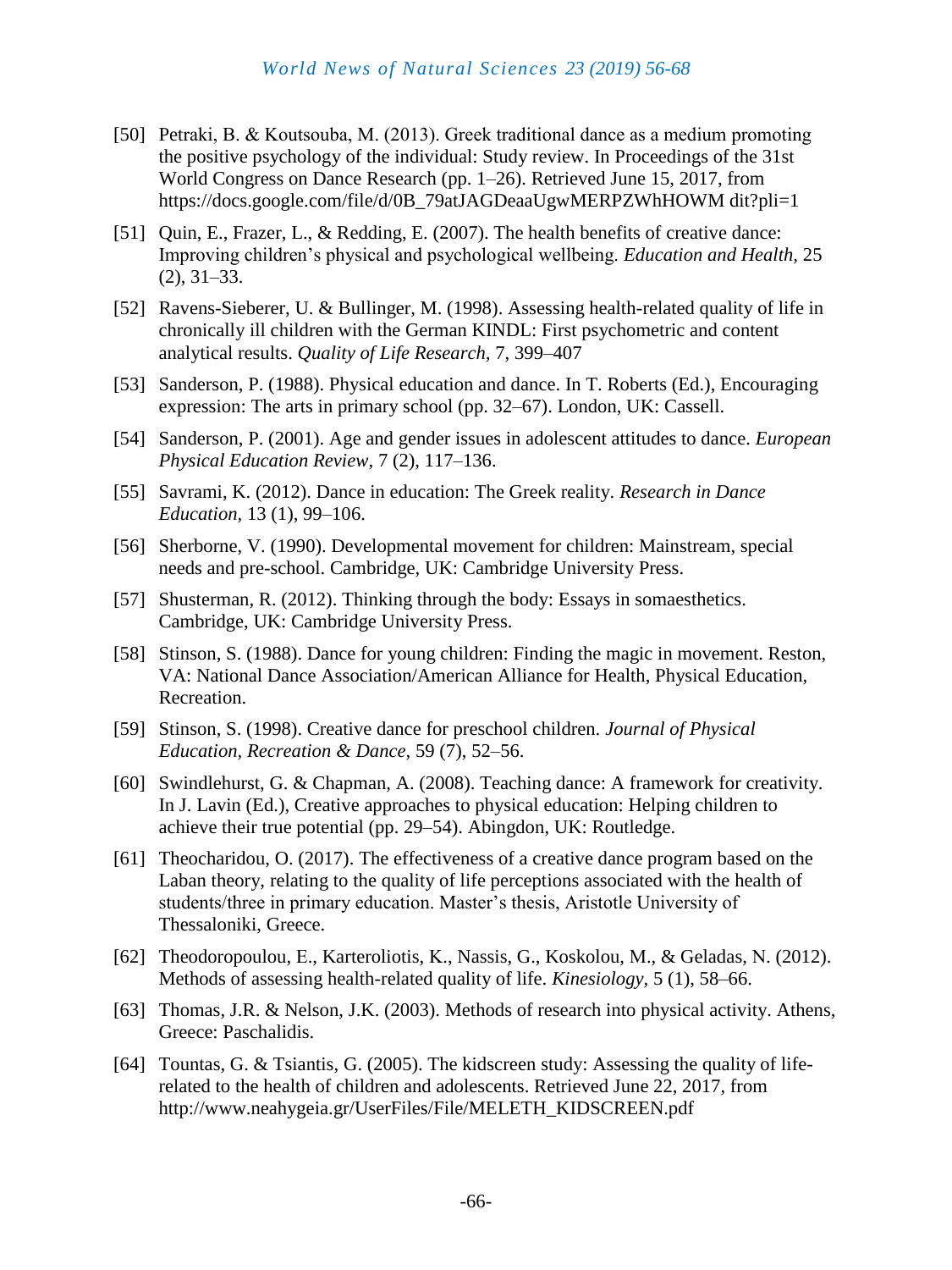- [65] Tsompanaki, E. (2014). Is there a need for a higher dance institution in Greece? The reality in Greek contemporary dance institutions. *Research in Dance Education,* 15 (3), 271–288.
- [66] Tyrovola, V. (1989). Traditional dance as a means of aesthetic treatment. *Reason and Act* 39, 44–53.
- [67] Tyrovola, V. & Koutsouba, M. (2007). Prologue. In J. Adshead (Ed.), Dance analysis: Theory and practice (pp. 17-29; Greek Trans: V. Tyrovola & M. Koutsouba). Athens, Greece: PX Pasxalidis Publications.
- [68] Tyrovola, V. (2012). Leadership and R. Von Laban: The invisible aspects of birth of creative-expressive dance. Social- historical approach. *Scientific Journal Kinesiology - Humanistic Direction,* 5, 7–22.
- [69] Verghese, J; Lipton, R.B.; Katz, M.J.; Hall, C.B.; Derby, C.A.; Kuslansky, G; Ambrose, A.F.; Sliwinski, M; Buschke, H (2003). Leisure activities and the risk of dementia in the elderly. *The New England Journal of Medicine* 348: 2508–2516. doi:10.1056/nejmoa022252. PMID 12815136.
- [70] Venetsianou, F. & Koutsouba, M. (2015). The study of the dancers' physical fitness: Present state of art and future trends. *Science of Dance,* 8, 1–26.
- [71] Vidalis, A.A., Syngelakis, M., Papathanasiou, M., Whalley, D., & McKenna, S.P. (2002). The Greek version of the Nottingham Health Profile: Features of its adaptation. *Hippokratia,* 6 (1), 79–82.
- [72] Ward, W. (1974). Creativity in young children. *The Journal of Creative Behavior,* 8, 101–106.
- [73] Ware, J.E., Kosinski, K.M., Gandek, B., Aaronson, N.K., Apolone, G., Bech, P., Braizer, J., Bullinger, M., Kaasa, S., Leplege, A., Prietol, L., & Sullivan, M. (1998). The factor structure of the SF-36 Health Survey in 10 countries: Results from the IQOLA Project. *Journal of Clinical Epidemiology,* 51 (11), 1159–1165.
- [74] WHOQOL Group. (1998). The World Health Organisation Quality of Life Assessment (WHOQOL): Development and general psychometric properties. *Social Science & Medicine,* 46, 1569–1585.
- [75] Wu, Y., Tseng, C., & Lin, M. (2012). The action of implementing creative dance in school education in Taiwan. Retrieved May 3, 2017, from http://ausdance.org.au/uploads/content/publications/2012-global-summit/teachingdance-rp/the- action-of-implementing-creative-dance-in-school-education-in-Taiwan-1.pdf
- [76] Yfantopoulos, J. (2001). Quality of life and QALYs in the measurement of health. *Archives of Hellenic Medicine,* 18 (2), 114–130.
- [77] Yfantopoulos, J. (2007). Measurement of quality of life and European health model. *Archives of Hellenic Medicine,* 24 (1), 6–18.
- [78] Zachariadou, Z., Douka, S., & Alexandris, K. (2012). Investigating the relationship between the perceived quality of life and the degree of blending in a program of Greek